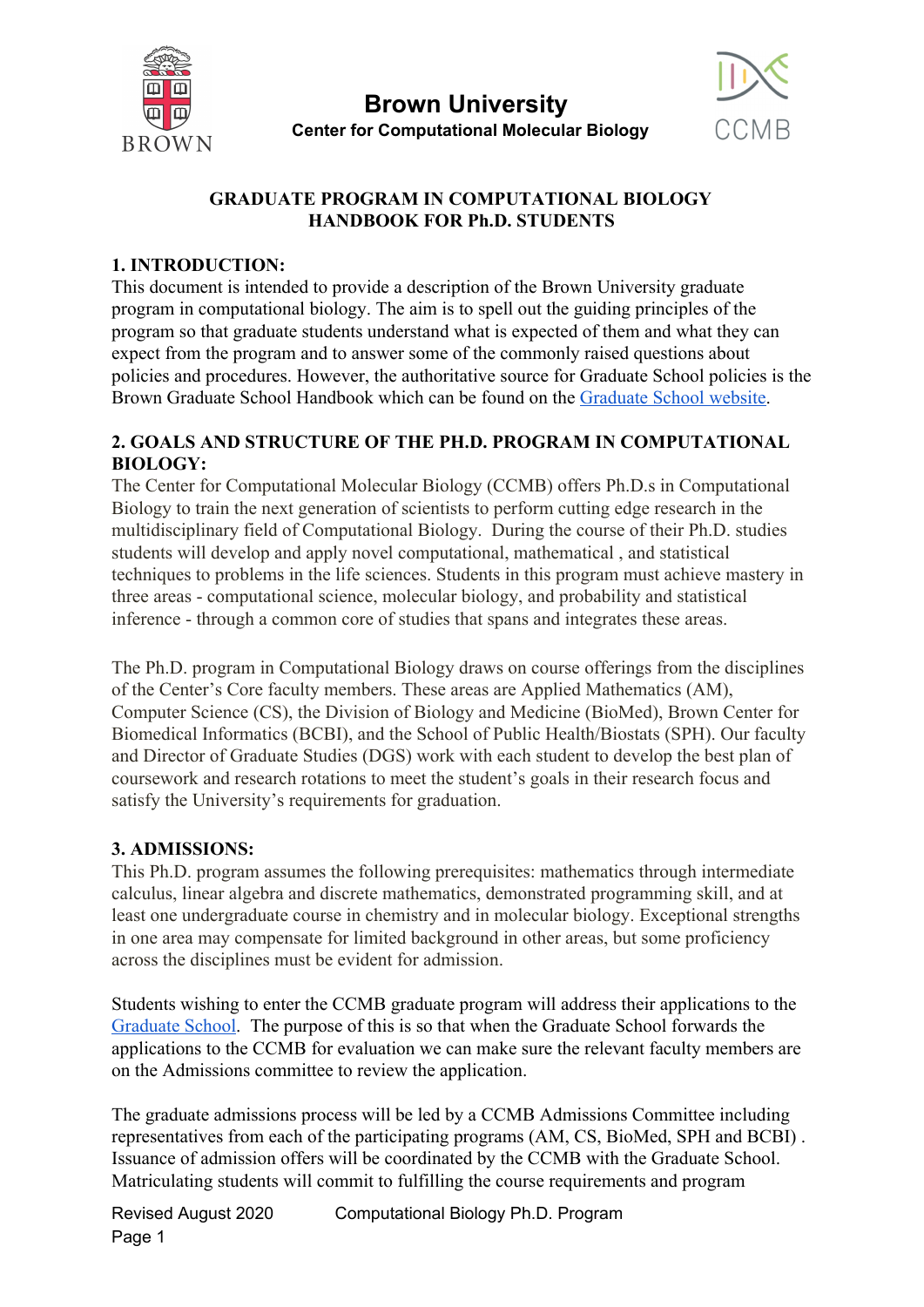



deadlines in the sections following. This program is designed to foster interdisciplinary exchanges between graduate students, and thus every effort will be made to welcome a cohort that is diverse in racial, cultural, and economic background.

#### **4. ADVISING:**

A Ph.D. is nothing more than a succession of committee meetings, the goals of which are to advise the student as they move through the various stages of the program. To this end, first year students meet twice with an advisory committee consisting of CCMB faculty trainers from each area of study, and thereafter at least annually with their thesis committee (consisting of faculty chosen by the student), culminating in a thesis defense to take place roughly five years after matriculation. This schedule does not preclude additional meetings if needed; indeed, students are encouraged to work with their full committee and/or subset of members as needed.

With the exception of the two first year advisory committee meetings, it is the student's responsibility to constitute and schedule all committee meetings. Each August the Center will remind each student of these expectations.

#### **5. YEAR 1:**

On the day before the start of classes in the fall, all first year students will meet individually for 30 minutes with the Computational Biology advisory committee. These meetings will be scheduled by the CCMB administration, and the committee will consist of the program Director(s) of Graduate Study (DGSs), and at least one faculty representative from each participating program (AM, CS, BioMed, Biostats and BCBI). The agenda of this meeting will be to discuss the student's planned coursework, teaching, research rotations and fellowship applications. Expectations for each of these elements are described next. Exceptions to any of these requirements may be made by the advisory committee.

At the end of the second semester, the advisory committee will be contacted by the DGS to review the progress of the current first year students, as well as the faculty members overseeing the lab rotations performed by the students. The purpose of this second meeting is to assess the student's progress in each of these four areas as well as their lab work. Possible membership on the student's thesis committee will also be discussed at this time.

Students will receive a brief, written summary of both advisory committee meetings prepared by the program coordinator approximately one week after the date of the meeting.

#### **6. REQUIRED COURSEWORK:**

Coursework for the Comp Bio Ph.D. students focusing in the area of BioMedical Informatics are discussed with the DGS for that program. All other CompBio Ph.D. students should complete six courses by the end of their second year, meeting the following criteria. In addition, it is important to note that all students should sign up for 4 credits in each of their first six semesters in the program. This is to be accomplished by registering for BIOL/CSCI 2980 Independent Research each semester for as many credits as needed to meet this requirement. For example, many students will register for for APMA 1080, and CSCI 1810 in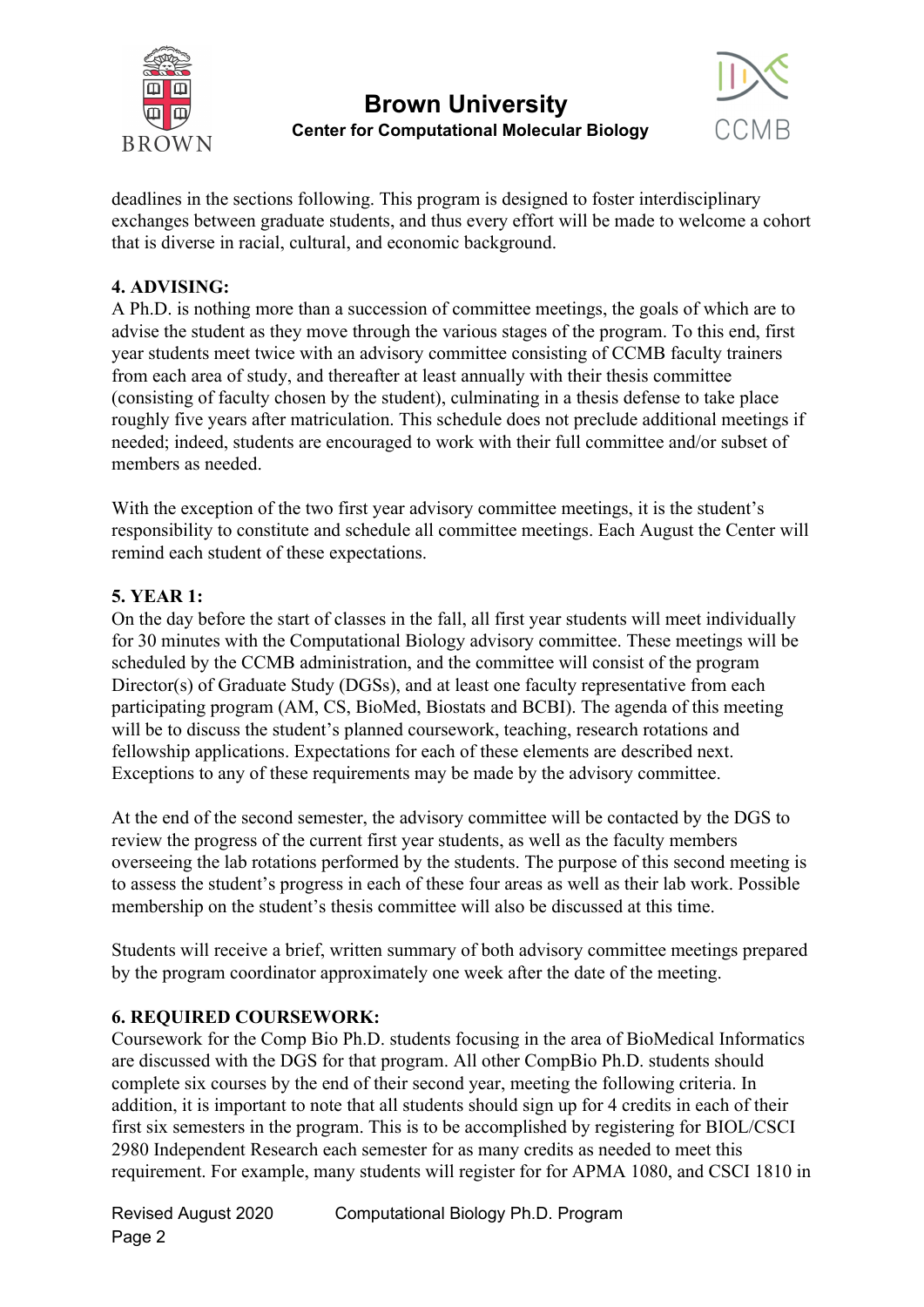



their first semester; such students would then also register for two credits of BIOL/CSCI 2980. The breakdown of courses is covered below.

A) Four computational biology graduate courses from the offerings taught by our core and affiliate faculty as approved by the DGS and advisor. These courses must include at least one from each of the four areas: Biology, Computer Science, and Applied Mathematics & Biostatistics offered through the SPH. At most one course can be at the undergraduate course 1000-level, the remainder of courses should be taken at the graduate 2000 level. **NOTE:** some 1000-level courses can be taken for 2000-level credit in accordance with the guidelines of the instructor, when starting the class discuss with your instructor what the additional requirements will be for 2000 level credits.

B) Two additional graduate (2000-level) courses selected by the student in consultation with their advisor and the DGS. Students in their second year are strongly encouraged to take BIOL 2150 the Scientific Communication course

### **7. ANNUAL EVALUATION:**

The purpose of the annual evaluation process is for students to develop and reflect on their research and professional development goals, and to develop timelines for the coming year. Writing annual reports and being evaluated are also professional development skills in themselves. Faculty members are evaluated annually as the basis for salary raises, junior faculty are evaluated for tenure and promotions, and funded projects require annual reporting to granting agencies. The process of being evaluated is uncomfortable for many, so experience with reporting and evaluation in a supportive environment can help develop valuable skills and perspectives.

*The process proceeds according to the following numbered schedule:*

- 1. Students submit their responses to the annual Individual Development Plan (IDP) through the Google form on or before the first Friday in November.
- 2. Advisors and students have individual meetings to discuss progress and activities over the past year, and strategies for the current year, based on the IDP questions, and the advisor prepares their notes for the Annual December review of Ph.D. students.
- 3. Faculty meet for 3 hours early in December to discuss student progress.
- 4. In consultation with faculty advisors, the Center Manager and the DGS(s) prepare annual review letters for each student. These are submitted to the student prior to the start of the Spring Semester.
- 5. Student completes the Response Form (attached to their letter) within one week of receiving their annual review letter. The annual review letter and student responses become part of the student's Computational Biology and graduate school files. The letter will typically not be modified based on the student's response; instead they both go into the file.

*The contents of the student's Annual Report depend on how far the student has advanced in the program, as the numbered lists below detail:*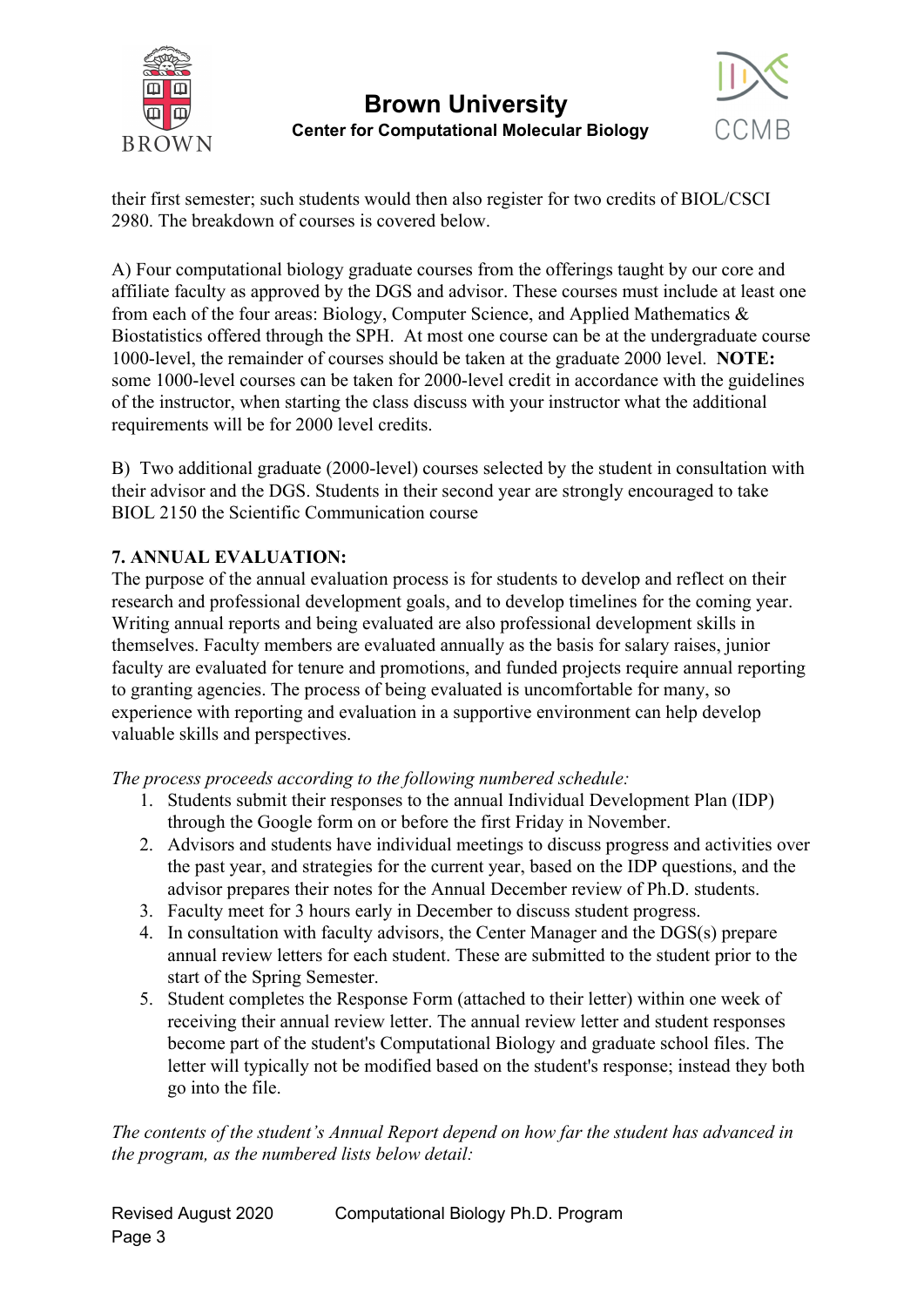



Students in year 1

- 1. current CV, together with a 2-3 sentence blurb describing research interests for the Department website.
- 2. report form from the First Advisory Committee meeting.

Students beyond year 1 who have not yet passed the qualifying exam

- 1. current CV, together with a 2-3 sentence blurb describing research interests for the Department website.
- 2. report forms from Advisory or [Thesis Committee](https://docs.google.com/forms/d/e/1FAIpQLSeedBPL9tTahoIzqSxWfZOAjlljxoisb1QiCX_P2uVa2IBp7w/viewform) meetings held in the past year
- 3. Responses from the IDP form

Doctoral students who have advanced to candidacy (passed qualifying exam)

- 1. current CV, together with a 2-3 sentence blurb describing research interests for the Department website.
- 2. date(s) of thesis committee meetings completed in the past year.
- 3. title and a short narrative for each thesis chapter including:
	- a. statement of research question
	- b. methods or approach
	- c. progress to date
	- d. what still remains to be done (length of narrative for each chapter should be about ½ page; abstracts from completed manuscripts or publications may be submitted instead of narrative)
- 4. Responses from the IDP form
- 5. timeline for completion of all thesis chapters and professional development goals and date of most recent thesis committee meeting (or scheduled date for the near future)

In the annual review faculty meeting, the faculty discuss the student's annual report, and listen to feedback from other relevant faculty. Based on this discussion, the DGS(s) prepare and submit a letter of evaluation to each student in the program. There are three potential outcomes of this process: 1) a student can be judged to be in good standing, and recommendations for the upcoming year will be provided, 2) a student can be judged to be in satisfactory standing, and tangible steps (and deadline) will be articulated for returning to good standing, or 3) a student can be placed on warning status, and tangible steps (and deadline) will be articulated for returning to good or satisfactory standing.

A student not in good standing is required to make the recommended changes on the timeline provided in their annual review letter. They will be reevaluated by their advisory or thesis committee as soon as is practical after the deadline specified in the annual review letter, to determine whether the student's status should be modified. Students on warning who fail to improve in status may be asked to leave the program, at the discretion of their committee in consultation with the DGS(s).

#### **7. TEACHING OPPORTUNITIES FOR GRADUATE STUDENTS:**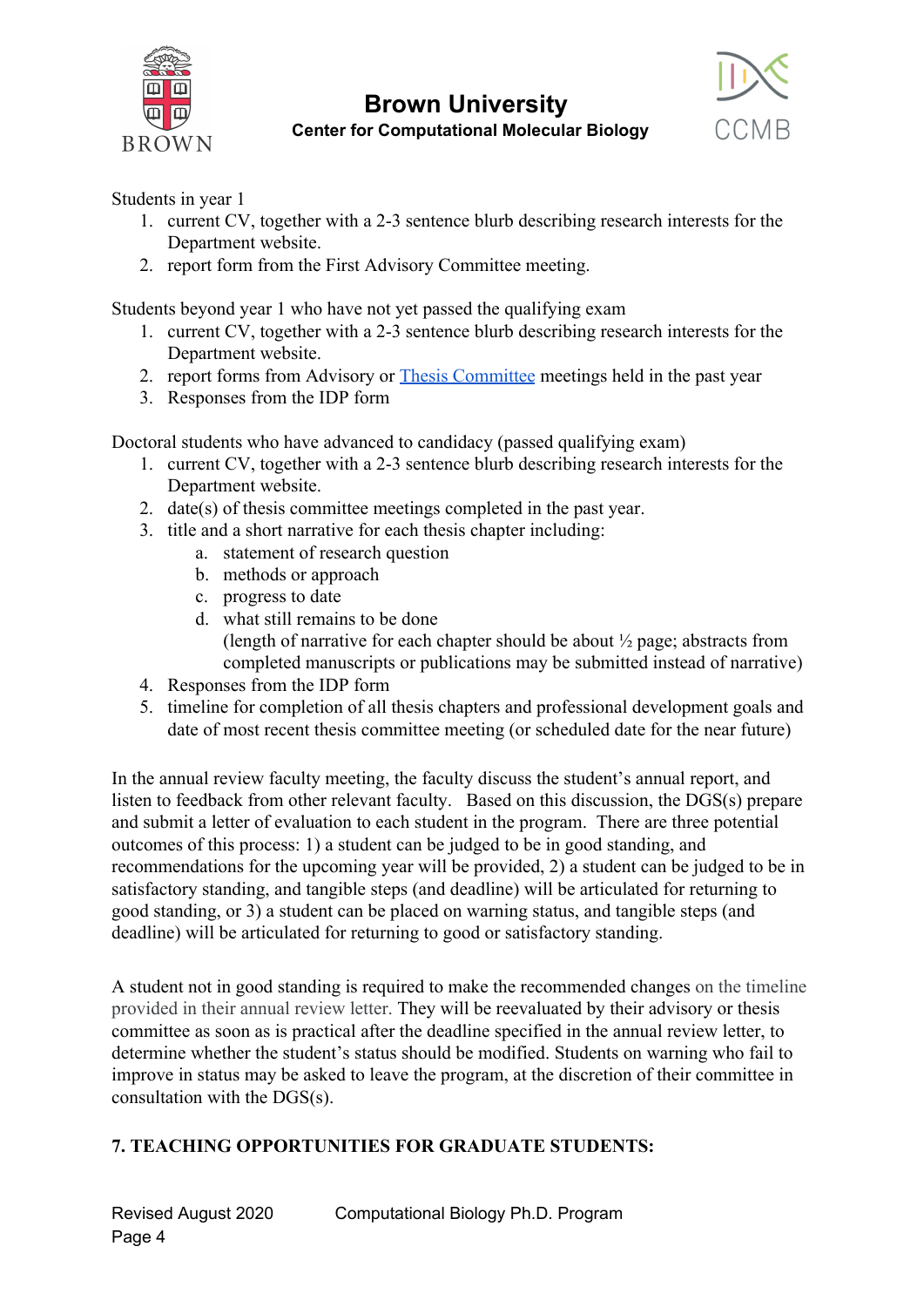



All students are expected to serve as teaching assistants (TAs) in at least one course. This requirement is to be satisfied as quickly as possible, but in any case before the qualifying exam (see below). Students interested in additional teaching opportunities are encouraged to discuss possibilities with their research mentors and the program DGSs.

#### **8. RESEARCH ROTATIONS:**

Students are required to complete at least two research rotations of at least eight weeks duration by the end of their third semester in the program. These rotations must take place with faculty advisors in at least two different programs (i.e., APMA, CS, BioMed, BCBI or SPH). The goal of research rotations is to allow the student to identify a thesis advisor. Student progress in rotations is discussed as part of the annual Ph.D. review meetings with faculty in December.

The list of computational biology trainers can be found on the CCMB website ([here](https://www.brown.edu/academics/computational-molecular-biology/about/people/faculty-and-staff)): the Center Director, and all core and affiliate faculty are eligible to serve in this capacity. Moreover, students interested in working with Brown faculty not on that list are encouraged to speak with the DGS(s) or the Center Director about that possibility. **NOTE:** M.D./Ph.D. students have different requirements for rotations as they have to balance clinical rotation requirements from the Medical School. This will be addressed on an ad-hoc basis by the DGS and the student's advisor(s).

#### **9. FELLOWSHIP APPLICATIONS:**

All eligible students are expected to apply for all relevant predoctoral fellowships (e.g. NIH) F30 or F31, NSF Graduate Research Fellowship). A partial list of fellowships can be found on the "Helpful Links" page of the CCMB website ([here\)](https://www.brown.edu/academics/computational-molecular-biology/graduate-study/helpful-links). Students are advised to begin this process early, especially because many fellowship proposals must be submitted on the applicant's behalf by the Brown BioMed Research Administration or Office of Sponsored Programs. Both of these offices require several days advance notice. Click [here](https://www.brown.edu/research/institutional-facts-reference-documents/proposal-submission-policy-guidelines) for further details. **NOTE:** M.D./Ph.D. students are more limited in their timeframe to apply for F30/31 fellowships due to the 48 month after matriculating deadline from the NIH.

The Graduate School has a full page of very [helpful links for graduate students,](https://www.brown.edu/academics/gradschool/gateway/for-graduate-students) including a section on Funding, Appointments, and Grants which has examples of past successful NIH F30/31 applications.

#### **10. YEAR 2 AND AFTER:**

Students are expected to invite faculty members to participate and convene their thesis committee for the first time early in their second year in the program. Membership on this committee will be determined by the student in consultation with the advisory committee, rotation supervisors and any other interested faculty. All thesis committees are required to have at least four members. At least three must be Brown faculty, at least two of which must be from two different participating programs: APMA, CS, School of Public Health, BioMed or BCBI.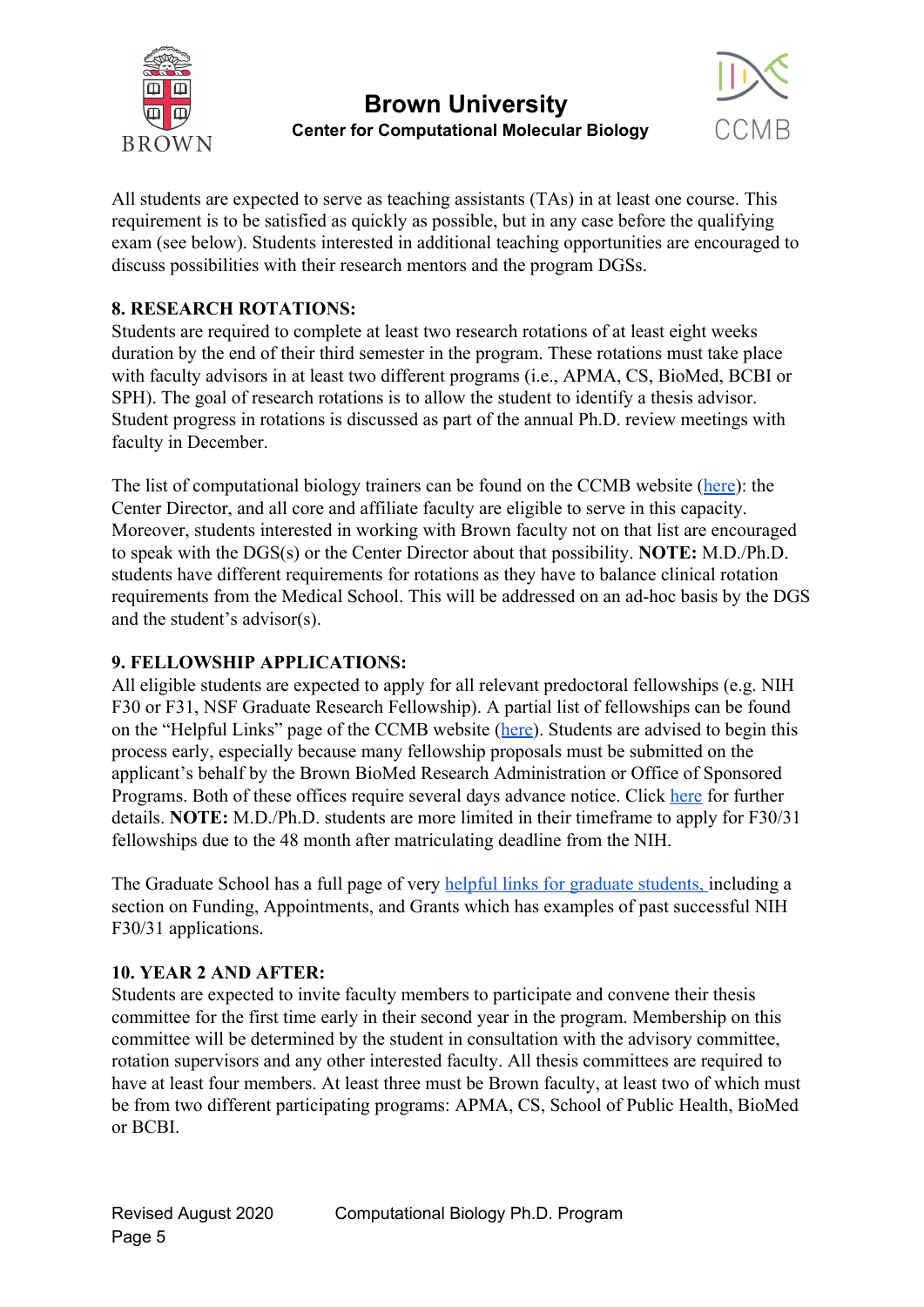



The focus of this first meeting is to assist the student in defining a viable thesis project. Students are expected to meet again with their thesis committee at least once in the spring of their second year in preparation for their qualifying exam (see next). After each thesis committee meeting, the chair of the committee should [submit a feedback](https://docs.google.com/forms/d/e/1FAIpQLSeedBPL9tTahoIzqSxWfZOAjlljxoisb1QiCX_P2uVa2IBp7w/viewform) form to the DGS and Center Administration.

### **11. QUALIFYING EXAM:**

The form and structure of the student's qualifying exam will follow the protocol of the student's thesis supervisor's home department doctoral program, with approval from the student's thesis committee. Students should consult with those programs' websites for further details. Students must notify the Comp Bio DGS(s) of their planned timeline for qualifying exams, approved by their committee, by June of their second year in the program. Exceptions to this rule can be made by the Computational Biology DGS(s) in special circumstances.

The chair of the thesis committee is required to submit a [Comp Bio Qual Exam feedback](https://docs.google.com/forms/d/e/1FAIpQLSclTqvZJ0Uk8QRw-fjcMqSCIAazMWRipbEgOcOr-T9k_isvAg/viewform) [form](https://docs.google.com/forms/d/e/1FAIpQLSclTqvZJ0Uk8QRw-fjcMqSCIAazMWRipbEgOcOr-T9k_isvAg/viewform) of the qualifying exam with the computational biology program coordinator within two weeks of the exam.

### **12. ADVANCING TO CANDIDACY:**

Advancing to candidacy will be conditioned on positive outcomes in the student's coursework, laboratory rotations, research presentations and qualifying examination. Once a student has advanced to candidacy, they are expected to meet with their thesis committee no less often than annually. No formal reports are required of these meetings, but will be addressed with Advisors at annual December Ph.D. review meetings.

Upon advancing to candidacy, no transitional master's degree is offered by the Computational Biology Ph.D. program. If you have questions regarding this, please contact the CCMB Director.

#### **13. GRADUATION:**

Candidates approaching completion of their thesis must schedule a full committee meeting at least 3 months before they intend to defend their thesis. At that meeting, the candidate and committee should identify a convenient date for the defense, and the committee must agree that the candidate is on track to complete their thesis in the remaining time leading up to the defense. Any expectations for research to be completed must be articulated in writing by the committee to the student, and circulated to the DGS(s) and Center Manager.

The defense will take 3 hours, consisting of a one hour public presentation and a 2 hour closed door defense with the thesis committee. Students can work with the program administrators to schedule a suitable space for the public seminar as well as go through the checklists on the Graduate School website to submit the proper paperwork and forms.

The complete dissertation must be submitted to all committee members and the Center Manager at least two weeks before the scheduled defense date. This document should be compiled into a single PDF and include: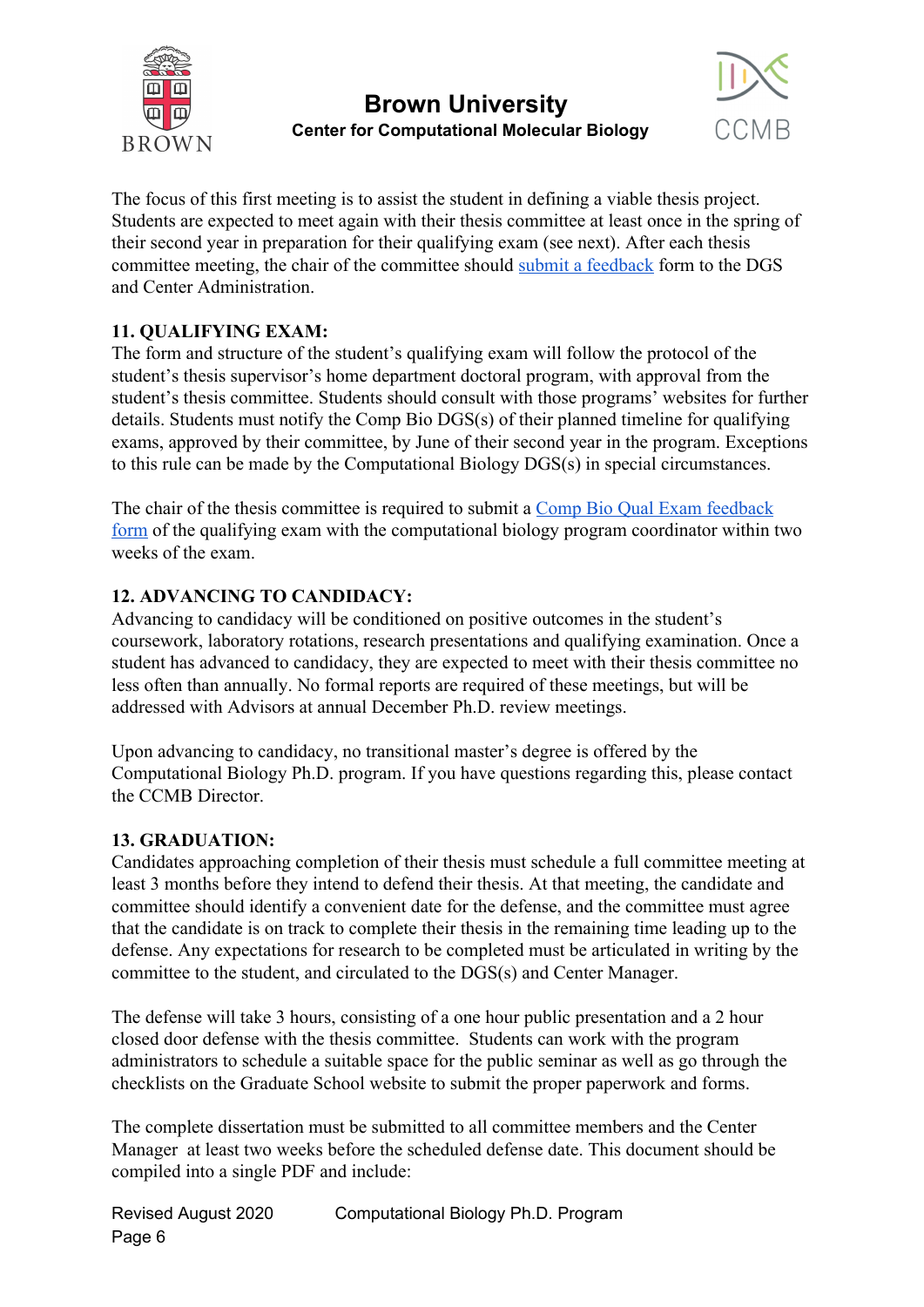



- Title Page (do not number)
- Abstract for the whole dissertation
- Acknowledgements (if desired)
- Table of Contents
- Introductory Chapter describing the overall idea of the thesis and the connections between the chapters and the broader field.
- Research chapters, each with its own title, abstract and bibliography.

There is required formatting from the Brown Graduate School for the final version, and instructions for that formatting may be found on the Graduate School website. The document presented to the committee does not have to conform to Graduate School formatting, but students are expected to produce a professional product.

The dissertation defense should be scheduled at least one month before the graduate school deadline for thesis submission to allow revision requests from the committee and evaluation of those revisions. The University now allows graduate degrees to be conferred in October and February for those students who complete their requirements after the May Commencement exercises. Commencement exercises will still only take place on the Sunday before Memorial Day for those who wish to participate. Due to these additional dates the Graduate School will no longer allow extensions to the May 1st deadline for filing dissertations. The following links contain the relevant information.

- [Student information on the Application to Graduate](https://www.brown.edu/about/administration/registrar/degree-guidelines-0/graduate-school#grdegr)
- [Additional required steps from the Graduate School](https://www.brown.edu/commencement/students/graduate-students)

As scientists, students are becoming professional writers. The coin of the realm is published papers, and it is expected that chapters from the dissertation will appear as published papers in peer-reviewed journals. At least one chapter must have been submitted for publication prior to graduation unless the committee expressly agrees to a deviation from this standard. In any case, all chapters should be written with publication in mind. For all submissions to journals before the dissertation defense, students are required to seek feedback from the committee before submission. Students are encouraged to be proactive and to work closely with their advisors and thesis committee in devising a strategy for publishing thesis research before or after graduation.

## **14. ADDITIONAL REQUIREMENTS AND DETAILS:**

The items below are important parts of the Computational Biology graduate experience and/or resources all graduate students should be aware of, listed in no particular order.

## *Seminars*

Prior to admission to candidacy, all Ph.D. students are expected to attend the majority of CCMB-hosted seminars in the joint seminar series. Students are also expected to organize and participate in student-run colloquia, such as their home department's seminar series and/or data club. The CCMB also has a Journal Club and a Math/Stats club which count toward the seminar requirements.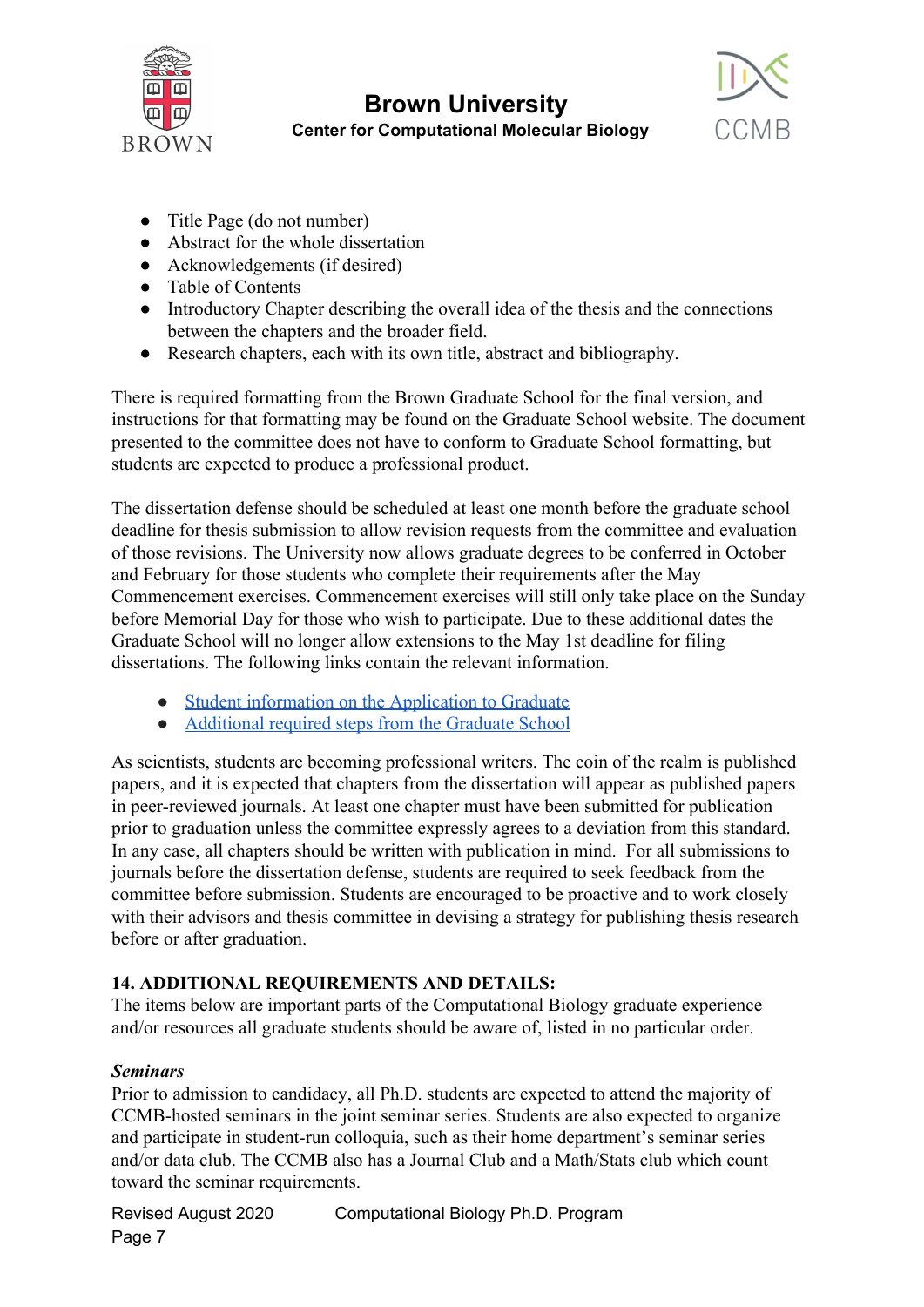



### *Brown University Individual Development Plan (IDP) policy*

All graduate students are required to prepare and submit Individual Development Plans (IDP) by the end of the first semester, following the guidelines and template provided [here.](http://www.brown.edu/about/administration/biomed/graduate-postdoctoral-studies/individual-development-plan) The contents of this document are used in lieu of writing annual reports. Students should submit draft versions of their IDP to their mentor(s) for discussion regarding their progress. The student should then finalize the IDP and submit the final responses of their IDP to the Google form for the CCMB administration to share with the Ph.D. review committee.

#### *Mandatory Research Trainings*

Federal, RI State and Brown University regulations require that all laboratory researchers receive training in laboratory safety, hazardous waste disposal. All first-year graduate students are also required to take (and pass) the BioMed Responsible Conduct of Research Course. Students who fail the course will have to take it again in the second year. Other training that may be required, depending on your research and its funding sources, animal care and use, human research protections, biosafety, x-ray safety, and formaldehyde exposure control. Please ask your advisor or other members of the research group to determine which trainings are required for you. New students are advised to complete safety training before the start of classes, so arriving on campus in August is recommended.

#### *Financial Support*

As detailed in the admission letters, Ph.D. students are guaranteed five years of financial support. The Graduate School also provides \$1,200 transitional stipend for incoming doctoral students. The stipend aims to help offset moving and other costs associated with relocating to Providence and beginning Graduate School. Doctoral students receive their first monthly stipend payments at the end of September. Incoming students needing financial support in advance of September are eligible to apply for a [short-term loan](https://www.brown.edu/academics/gradschool/financing-support/emergency-loan-programs) as of August 1 of \$500.

In addition, all Computational Biology Ph.D. students are given the option to receive a Brown University issued laptop configured to specifications deemed necessary for research and coursework. Laptops are tracked and eligible for replacement every 3 years provided the prior issued laptop is returned.

While stipend, tuition, and health insurance are guaranteed provided the student is making appropriate progress, grant writing is essential for doing science. Thus the Computational Biology program urges all students to apply for any and all graduate fellowships for which they may be eligible. The process of applying can help with the clarification of research ideas, hone writing skills, and provide training in balancing research, teaching, studying and grant writing – a critical set of survival skills.

In addition, all eligible students not already supported by the NSF Graduate Research Fellowship are expected to apply for this fellowship in their second year.

Below are links to several Fellowships, most of which have deadlines in early November, and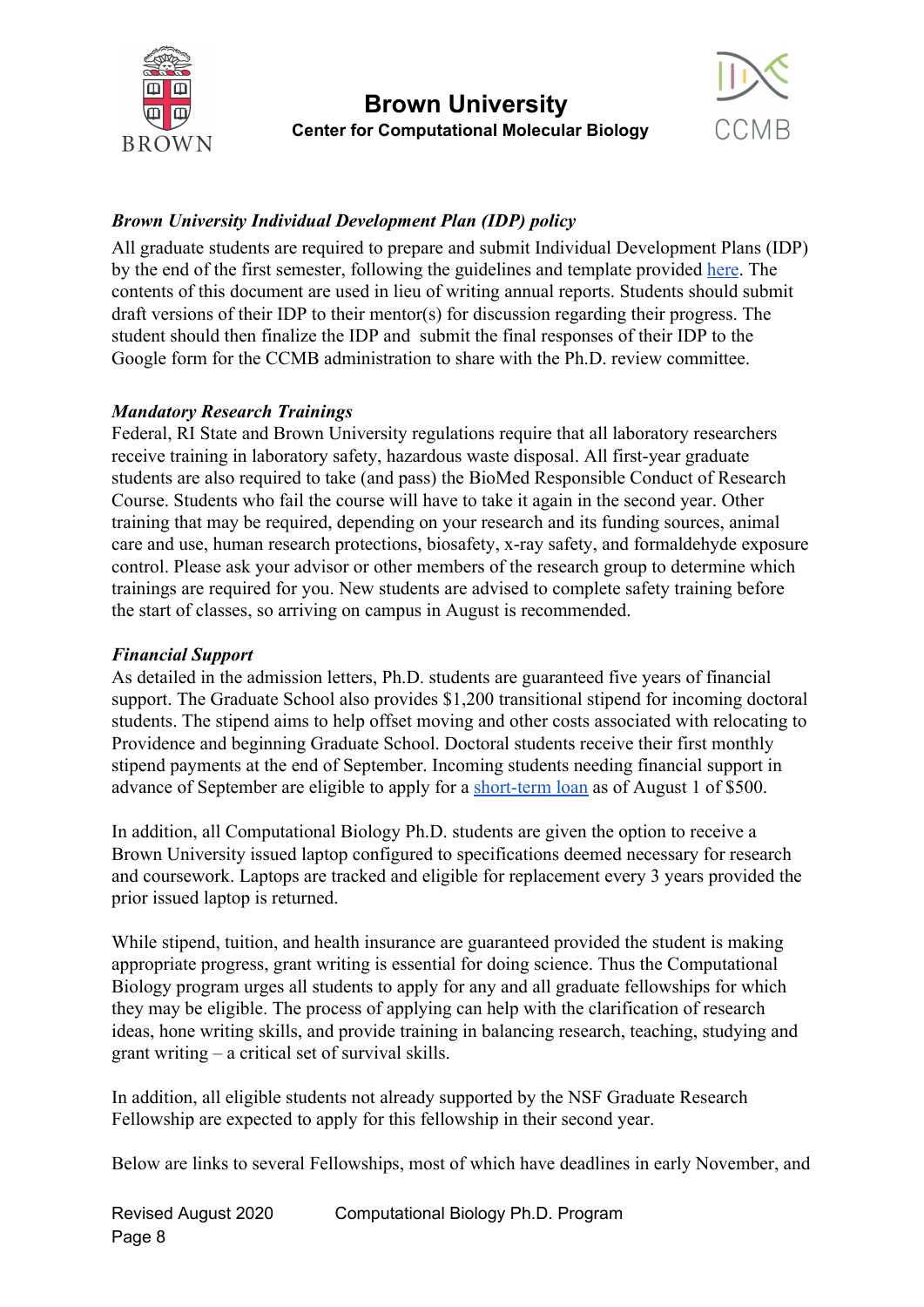



more can be found on the CCMB Ph.D. program's ["Helpful Links"](https://www.brown.edu/academics/computational-molecular-biology/graduate-study/helpful-links) page.

NSF Graduate Research Fellowship http://www.nsfgrfp.org/

Howard Hughes Medical Institute Fellowships http://www.hhmi.org/grants/office/graduate/

NIH NRSA Individual Predoctoral Fellowships http://grants.nih.gov/training/nrsa.htm

Department of Energy http://orise.orau.gov/doescholars/

Department of Defense https://www.asee.org/ndseg/instructions.cfm

National Academies Fellowship http://www7.nationalacademies.org/FELLOWSHIPS/

Proposals for some small grants, such as the Sigma Xi Grants-in-Aid, can be submitted directly by the student to the granting organization. Others must be submitted through the BioMed Research Administration (BMRA) and the Brown Office of Sponsored Projects (OSP). It is critical to find out as soon as possible whether a proposal must go through these channels because BMRA and OSP require a full six business days lead time on proposal submission. This policy is strictly enforced and can be somewhat confusing when university holidays might be involved. It is a good idea to contact the Computational Biology Administration as soon as you know that you plan to submit a proposal, and at least a month in advance. Some postdoctoral proposals have to be submitted through the equivalent offices at the host university, so advance planning and good communication with your potential postdoc advisor are particularly important for postdoc proposals.

#### *Career Development*

*Scientific meetings.* Students should attend a scientific meeting in their chosen field in each year of their program. Financial assistance from the **[Division of Biology and](https://www.brown.edu/about/administration/biomed/graduate-postdoctoral-studies/index.php?q=graduate-students/conference-travel-funding-policy)** [Medicine](https://www.brown.edu/about/administration/biomed/graduate-postdoctoral-studies/index.php?q=graduate-students/conference-travel-funding-policy) or the [Graduate School](https://www.brown.edu/academics/gradschool/financing-support/phd-funding/internal-funding-appointments/conference-travel/conference-travel-reim) is available.

*Research travel.* Students can receive financial assistance for research and conference travel from the [Brown Graduate Student Council](http://students.brown.edu/gsc/resources/funding/conference-funding/) as well as the [BioMed Department](https://www.brown.edu/about/administration/biomed/graduate-postdoctoral-studies/graduate-students/conference-travel-funding-policy) and the [Medical School](https://www.brown.edu/academics/medical/education-programs/student-enrich-opps/fundings) depending on the student's home department affiliation.

Once funding from the above sources have been exhausted, Comp Bio students are eligible for up to \$750 in funds to cover the remaining costs of their travel per year. Additional funding requests will be considered on an ad-hoc basis by the CCMB Manager and Director.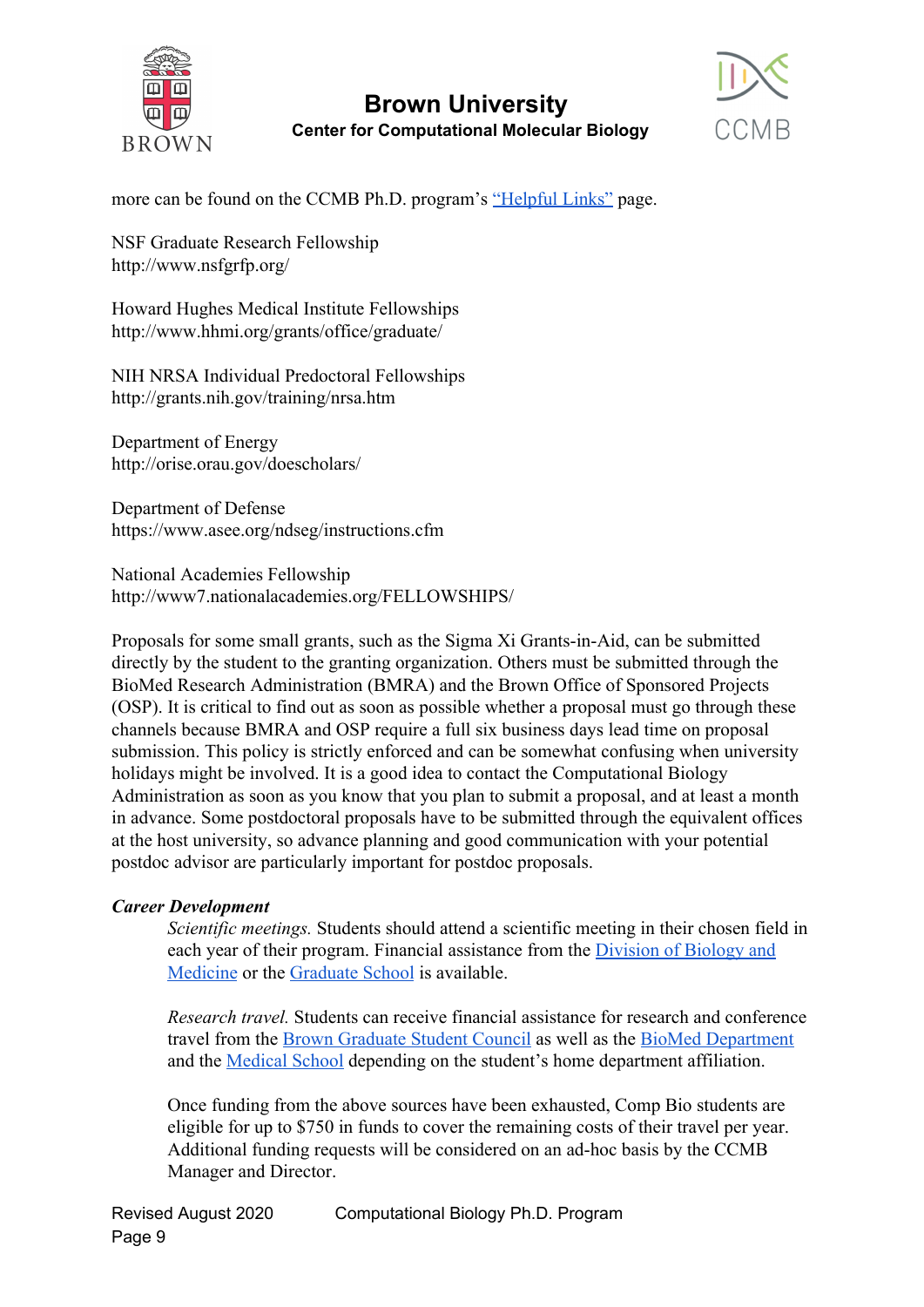



*Postdoctoral and professional positions.* The final goal of this graduate program is to place its graduates in competitive positions that enable them to reach their career goals. Students should begin considering potential postdoctoral positions during the 4<sup>th</sup> year of their program. The primary advisor and Thesis Committee are the best source of suggestions, as this is usually a matter of fit between past training and future interests. Potential postdoctoral advisors may not have funds to support fellows, so plan on writing a Postdoctoral Fellowship. These applications can take a significant block of time to prepare (1-2 months), and this should be done well in advance of completing the dissertation so that a lag in funding can be avoided.

#### *Student Psychological Support*

It is very common for students to occasionally encounter interpersonal or psychological challenges during their tenure in graduate school, and a number of resources are available to provide support in this event. Each of the following individuals will be happy to speak confidentially with students on any matter, subject only to Title IX restrictions, detailed below.

- Computational Biology Directors of Graduate Study
- BioMed Associate Dean for Graduate and Postdoctoral Studies
- The Graduate School Associate Dean for Student Support

*Title IX Policy:* Title IX is a Federal regulation that states in part "No person in the United States shall, on the basis of sex, be excluded from participation in, be denied the benefits of, or be subjected to discrimination under any education program or activity receiving Federal financial assistance." Brown University has a well-developed policy and process for enforcement of this regulation. If you choose to tell any faculty or graduate TA of yours about an incident of gender-based violence, including sexual assault, dating violence, stalking, or harassment that you experienced as a student, they are required to direct any information you disclose to the Title IX Office. Please keep this in mind when deciding whether and how much information you share. If you would rather speak to a confidential resource about a Title IX issue, the following services are available to you on campus: CAPS (401-863-3476); SHARE Advocates (401-863-2794); Chaplains (401-863-2344).

#### *Grievances*

If at any time you have concerns about your progress in the program, the relationship between yourself and your advisor or in fact just need to talk to someone about your experience in the program our Center Manager and DGS(s) are committed to providing support and information about any and all resources that are available to our students. If you are not comfortable approaching either of these individuals, please be aware of the Graduate Student Grievance Procedures, information about which is found on the Graduate School website.

#### *[University Ombudsperson](https://www.brown.edu/about/administration/ombudsperson/):*